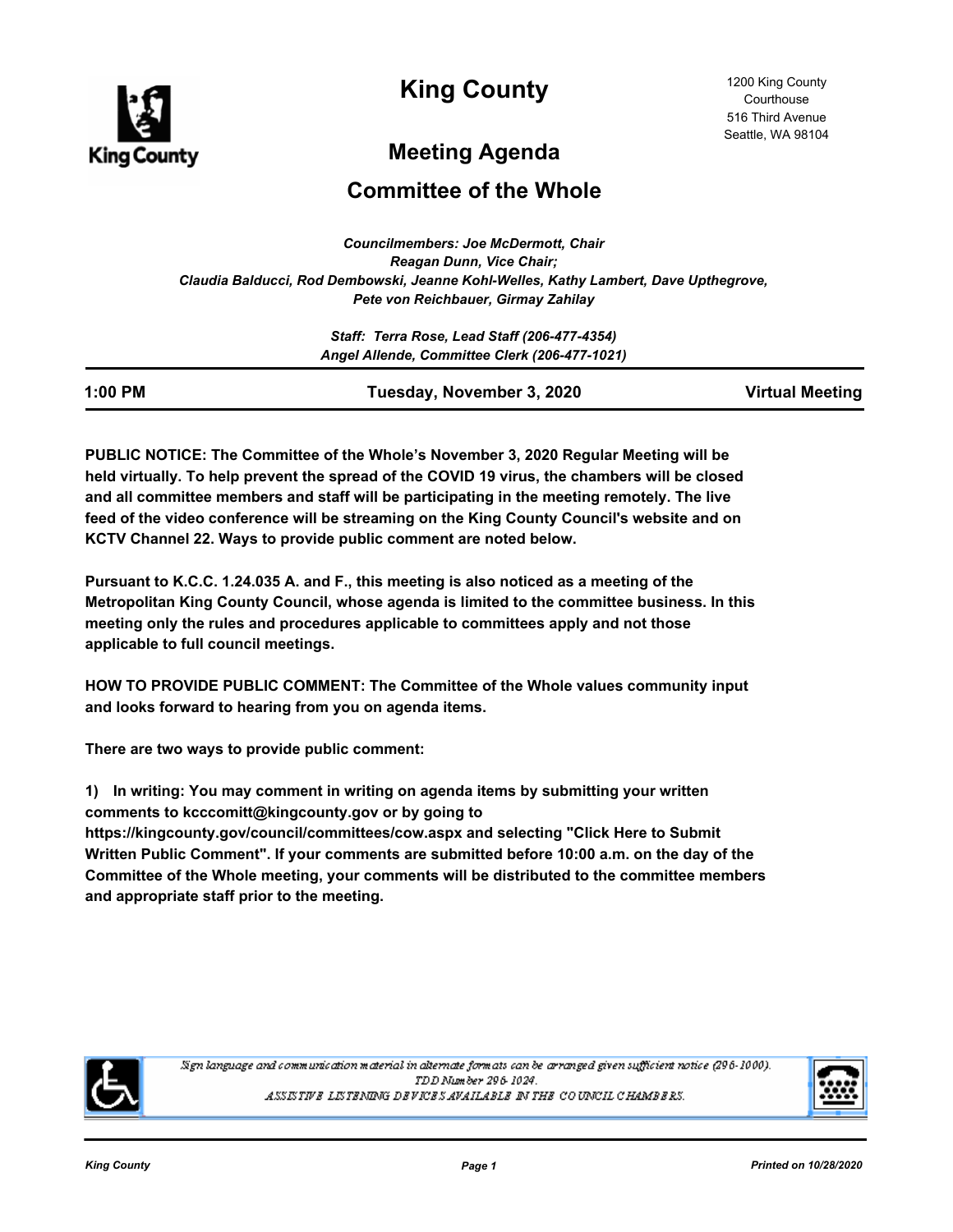**2) Orally during the meeting by phone or computer: You may provide oral public testimony during the meeting by connecting using the ZOOM application at https://zoom.us/ and the meeting identification and password below.** 

**Meeting ID is 224 110 7915 and the Password is 766336.**

**If you do not have access to the ZOOM application, you can connect to the meeting by calling 1-253-215-8782 and using the meeting ID and password above. Connecting in this manner, however, may impact your ability to be unmuted to speak.** 

**You are not required to sign up in advance. During this period of virtual meetings, public comment will be limited to items on the meeting agenda.**

**You have the right to language access services at no cost to you. To request these services, please contact our Language Access Coordinator, Reeni Nair, at 206-477-4978, or reeni.nair@kingcounty.gov, by 10:00 a.m. the day prior to the meeting.**

**If you do not wish to be called upon for public comment during the meeting, please help us manage the callers and use one of the options below (Live Streaming or King County TV Channel 22).**

**HOW TO WATCH/LISTEN TO THE MEETING: There are two ways to watch or listen in to the meeting if you don't wish to provide public comment:**

**1) Stream online via this link https://livestream.com/accounts/15175343/events/4485487 or input the link web address into your web browser.**

**2) Watch King County TV Channel 22 (Comcast Channel 22 and 322(HD), Wave Broadband Channel 22)**

- **1. Call to Order**
- **2. Roll Call**
- **3. Approval of Minutes**

*October 20, 2020 minutes*

#### **4. Public Comment**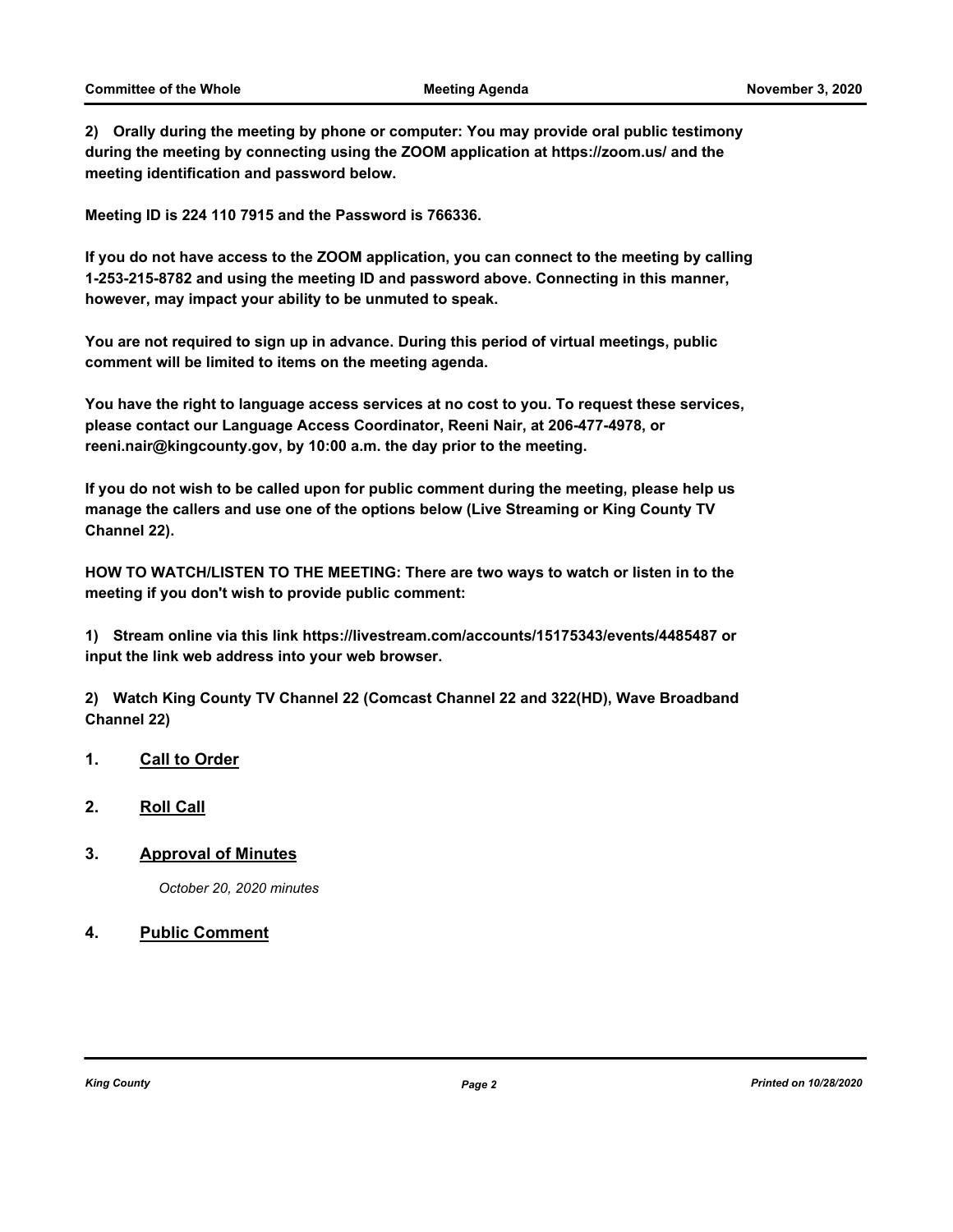# **Briefing**

#### **5.** [Briefing No. 2020-B0101](http://kingcounty.legistar.com/gateway.aspx?m=l&id=/matter.aspx?key=21664)

Executive COVID-19 Response

*Dwight Dively, Director, Office of Performance, Strategy and Budget*

### **Consent**

#### **6.** [Proposed Ordinance No. 2020-0362](http://kingcounty.legistar.com/gateway.aspx?m=l&id=/matter.aspx?key=21606)

AN ORDINANCE relating to the annexation of approximately 6.47 acres of land into the Covington Water District, known as the Jackson Dean Annexation, for the purpose of water service.

*Sponsors:* Mr. Dunn

*Erin Auzins, Council staff*

#### **7.** [Proposed Ordinance No. 2020-0395](http://kingcounty.legistar.com/gateway.aspx?m=l&id=/matter.aspx?key=21658)

AN ORDINANCE renewing for six months an existing moratorium prohibiting the acceptance of applications for or establishment of new or expansion of existing wineries, breweries, distilleries and remote tasting rooms, as primary uses or as home occupations or home industries; and prohibiting temporary use permits for wineries, breweries, distilleries and remote tasting room uses under the King County Code.

*Sponsors:* Mr. Dembowski, Ms. Lambert and Ms. Balducci

*Erin Auzins, Council staff*

#### **8.** [Proposed Ordinance No. 2020-0304](http://kingcounty.legistar.com/gateway.aspx?m=l&id=/matter.aspx?key=21514)

AN ORDINANCE authorizing the executive to execute an amendment to an agreement approved under Ordinance 18959 with the Washington state Department of Ecology for loan financing for a wastewater capital project.

*Sponsors:* Ms. Kohl-Welles

*Mike Reed, Council staff*